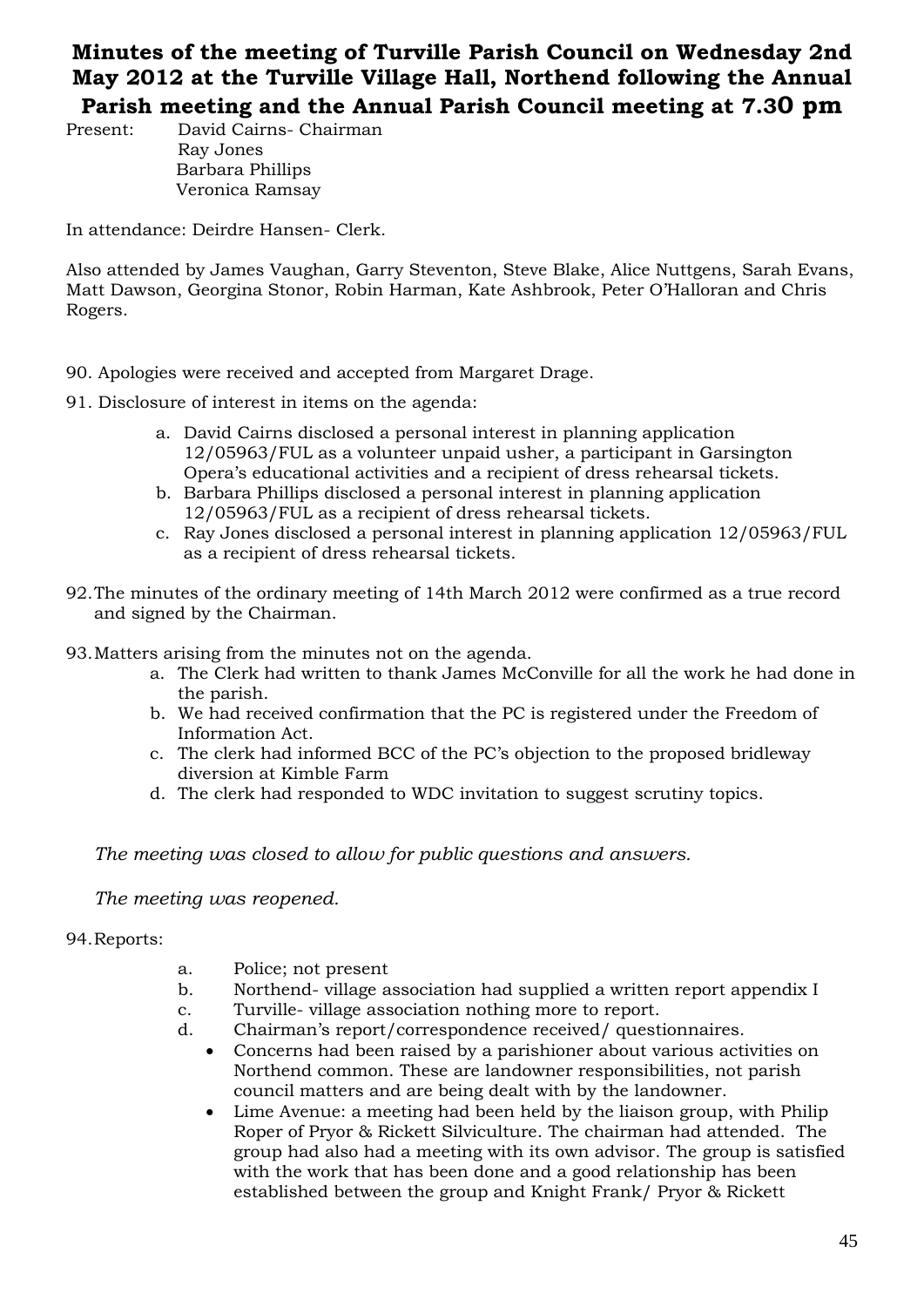Silviculture. Clearance work on the track to the cricket club has also taken place; the track will soon be repaired.

- Bucks heating oil scheme; there was not sufficient interest for the communities to take this up.
- Broadband; 2 persons have shown an interest in improving broadband facilities in the parish. However it would require considerable financial commitment and more interest from parishioners would be needed.
- e. Village Hall;
	- The new village hall sign is up
	- The new web-site will soon be operational.
	- The marketing plan is being reviewed.
- f. Meetings attended;
	- Ray Jones had attended- WDALC 15/03/12, the Rural Forum 22/03/12 and BALC 18/04/12.
- 95.Jubilee Celebrations.
	- a. Northend had provided a written report (appendix I). A request for volunteers was raised.
	- b. Turville, all information in the Turville Times.
	- c. Both village organisations would like the June issue of the Turville Times to be published before the Jubilee celebrations.
	- d. Ray Jones is content that all insurance issues have been satisfactorily resolved.

*The meeting agreed unanimously to move the planning agenda items to this point in the meeting.*

## 96.Planning:

- 1. WDC decisions:
	- 11/07404/CLE The White House, Turville Heath. Application for certificate of lawfulness of existing use or development in respect of: Certificate of existing lawfulness for the replacement of two entrance gates and piers not more than 2m in height above ground level. The PC objected. WDC refused certificate of lawfulness. It has now gone to appeal. Clerk to give councillors the statemenst on the appeal.
	- 12/05015/CTREE St Mary's Church, Turville. Felling of 1 beech tree. Cllrs Jones and Drage declared an interest. PC no objection. WDC decided not to make a TPO.
	- 12/05288/CTREE Lea Cottage, Southend Common. Application for crown reduction, thinning of various trees. PC no objection. WDC decided not to make a TPO.
	- 12/05571/FUL. The old school house, Northend. Application for the enlargement of existing bay window by in filling open area below existing single storey roof. PC no objection. WDC permitted.
- 2. New applications:
	- 12/05648FUL Dolesden Farm, Turville Heath. Application for demolition of existing single storey front& single storey linked side extension. Erection of two storey front extension & two storey linked side extension. A detached triple garage/carport with ancillary accommodation over to front & extension of hardstanding. The PC had no objection.
	- 12/05799/CTREE Turville Grange. Fell one Lombardy poplar and fell and reduction of weight on left side to one Lombardy poplar. The PC had no objection.
	- 12/05963/FUL. Garsington Opera Wormsley Estate. Application for the development of a summer operatic/classical music festival involving the erection of temporary structures and the change of use of land and buildings for up to 45 public events per annum between 1st of May and 30th September.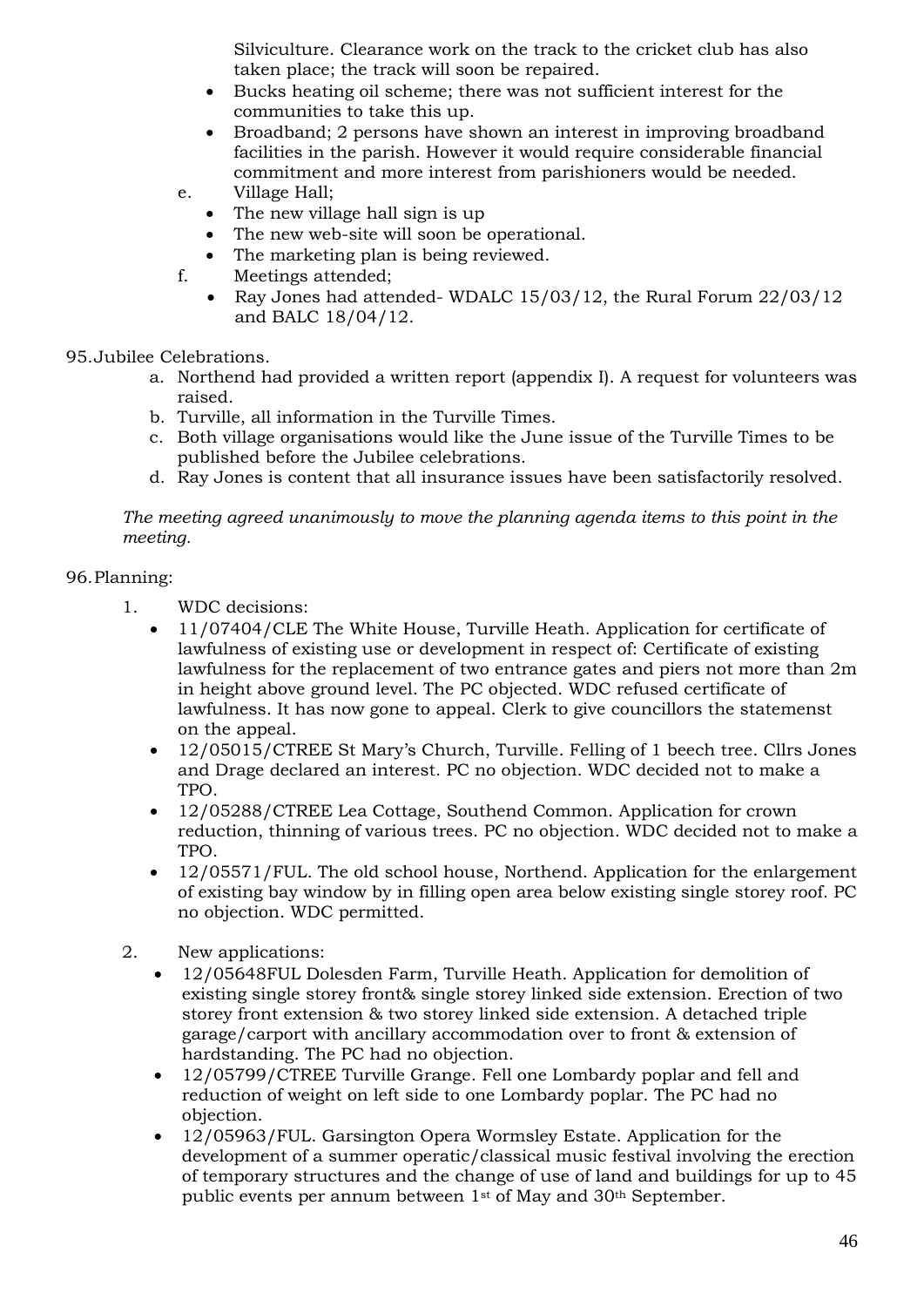The meeting discussed the application and it was decided that the PC did not object providing that:

- i. The existing conditions remained in place.
- ii. The use of the auditorium is limited to Garsington Opera events only.
- iii. New approval from WDC to be sought if the auditorium were to be used for other event.
- iv. The retention of the temporary auditorium throughout the year to be reviewed after 5 years.
- v. A review of the traffic and ecological impact to be carried out after 5 years.
- BALC had notified the PC that it could lobby parliament on a bill "Planning Applications (Appeals by Town and Parish Councils). It was decided not to take action.
- 97.Cycling events passing through the parish. Request received from G Stonor to discuss. The meeting invited Miss Stonor to raise her concerns which were;
	- **Safety**
	- Other road users
	- The erection of many signs
	- Impeding the right of way and right of access.

Cllr Jones had looked into the matter. These cycle rides are called events and do not need prior approval. Any code of conduct is voluntary on the riders. The police is making contact with the British Cycling Association. He suggested the matter is raised at the next LAF and Nag. Some discussion took place. The chairman had spoken to Watlington PC about the matter. A way of co-ordinating events and informing residents needs to be explored.

The chairman thanked Miss Stonor for raising the matter.

- 98.Parish Plan. Councillors to put comments to Cllr Jones by 16/05/12
- 99.Village Green. Turville village association has identified several possible solutions and will make a recommendation to the council at a future meeting.
- 100. Deer warning signs. This came up via the NAG. Signs would have to be placed on private land. Following discussion it was agreed not to proceed.
- 101. Year End:
	- 1. The accounts for 2011/12 were approved and adopted.
	- 2. The asset register was reviewed and it was decided:
		- Not insure the tree guards and the neighbourhood watch signs.
		- We would no longer include the column "cost as new";
		- The description of "book value" would be changed to "asset value".
		- The asset value of the Neighbourhood watch signs would be reduced to nil
		- The asset value of the tree guards to be reduced to nil.
		- The two red phone box would be recorded at cost price, respectively  $\pounds 1$  for the Northend one and £0 for the Turville one.
		- The Turville phone box would be recorded with an insurance value of  $£785$ .
		- The parish council's assets are now recorded at a value of  $\text{\pounds}7501$  with an insurance value of £9741.23
	- 3. The statement of accounts and the Annual Governance Statement were discussed and approved.
	- 4. It was decided to consider the Internal audit report 11/12 and review after the clerk had sought some clarification.
- 102. The Parish Council's risk assessment was considered and it was agreed that the clerk would bring a risk assessment schedule to the next meeting for members to consider.